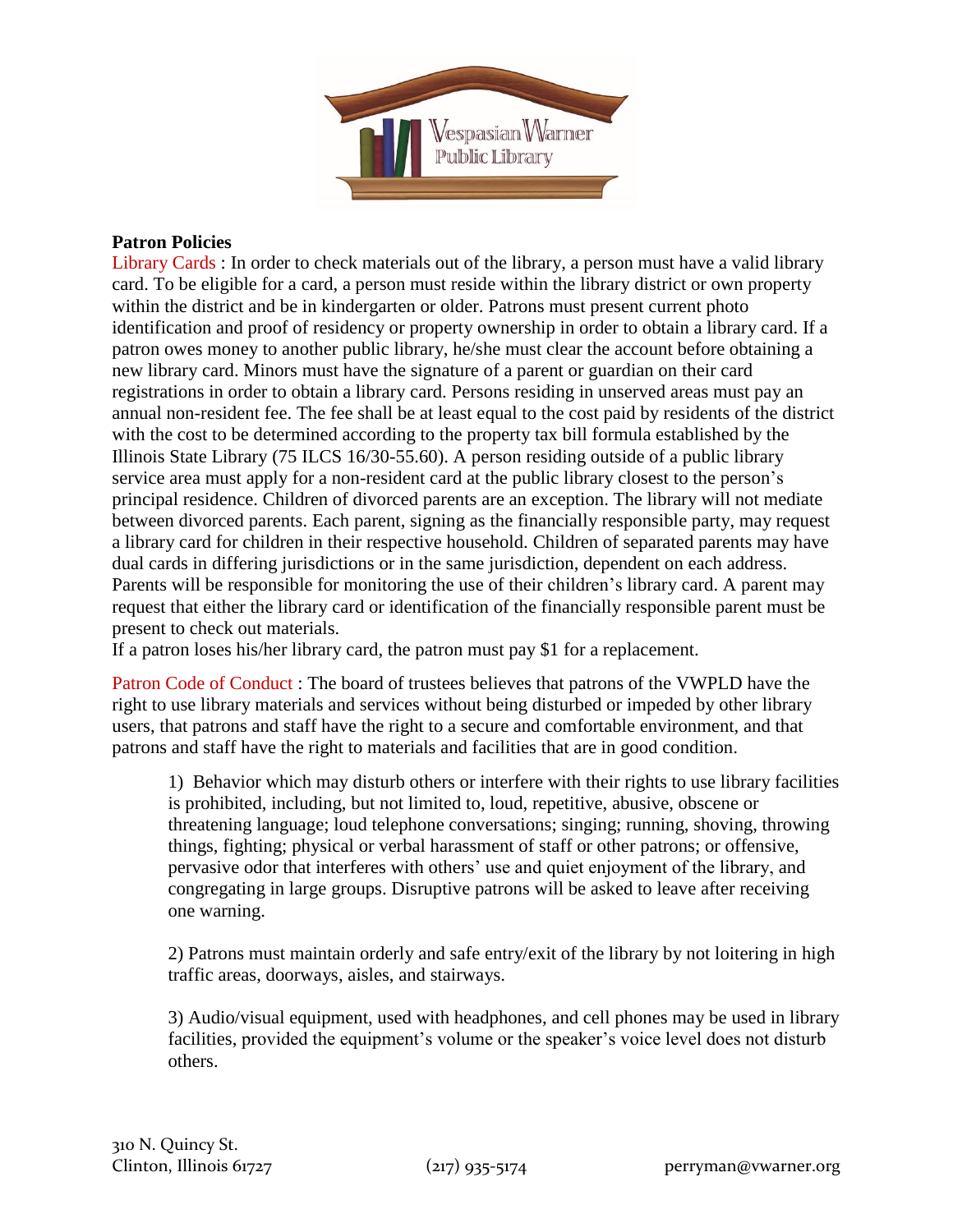

4) Proper attire which conforms to the standard of the community for public places, including shoes and shirts, is required at all times.

5) Tobacco and marijuana use, including use of e-cigarettes ("vaping"), is not permitted anywhere in the library building. This includes the restrooms.

6) The library is not responsible for personal belongings left unattended.

7) Soliciting/surveying is not permitted.

8) The violation of federal, state, or local laws will not be permitted. Theft, vandalism, and mutilation of library property are criminal offenses. The library reserves the right to inspect all bags, purses, briefcases, backpacks, and other items.

– *Revised July 10, 2019*

Minor patrons : The library strives to be a welcoming, safe place for children. Library staff have many duties to perform in order to serve all patrons in the best way possible. For this reason, the staff cannot monitor the whereabouts or behavior of children in the library. Staff cannot assume the responsibility for children's care when they are in the library. Library staff will render appropriate assistance to an ill or injured child, if necessary, but are cautioned not to otherwise touch or restrain a child in the library.

1) Parents or caregivers are responsible for their children's behavior in the library.

2) Parents or caregivers must understand and explain the library rules to their children. The rules and policies have been developed to safeguard the collection and ensure fairness for all library users.

3) Children under the age of 8 must be accompanied by a responsible caregiver over the age of 13 at all times while visiting the library. The library in no way assumes responsibility for any child of any age left unattended in the building.

4) All children and teens are to use appropriate language and behavior in the library. Those who do not will be asked to leave.

5) Parents are to remove from the library children who are crying loudly or having a tantrum.

6) Parents are to set reasonable time limits for their children's library visits.

7) A parent or caregiver must remain in the immediate program area during programs if the child is under 5 years of age. A parent or caregiver must remain on library property during programs if the child is between 5-7 years of age.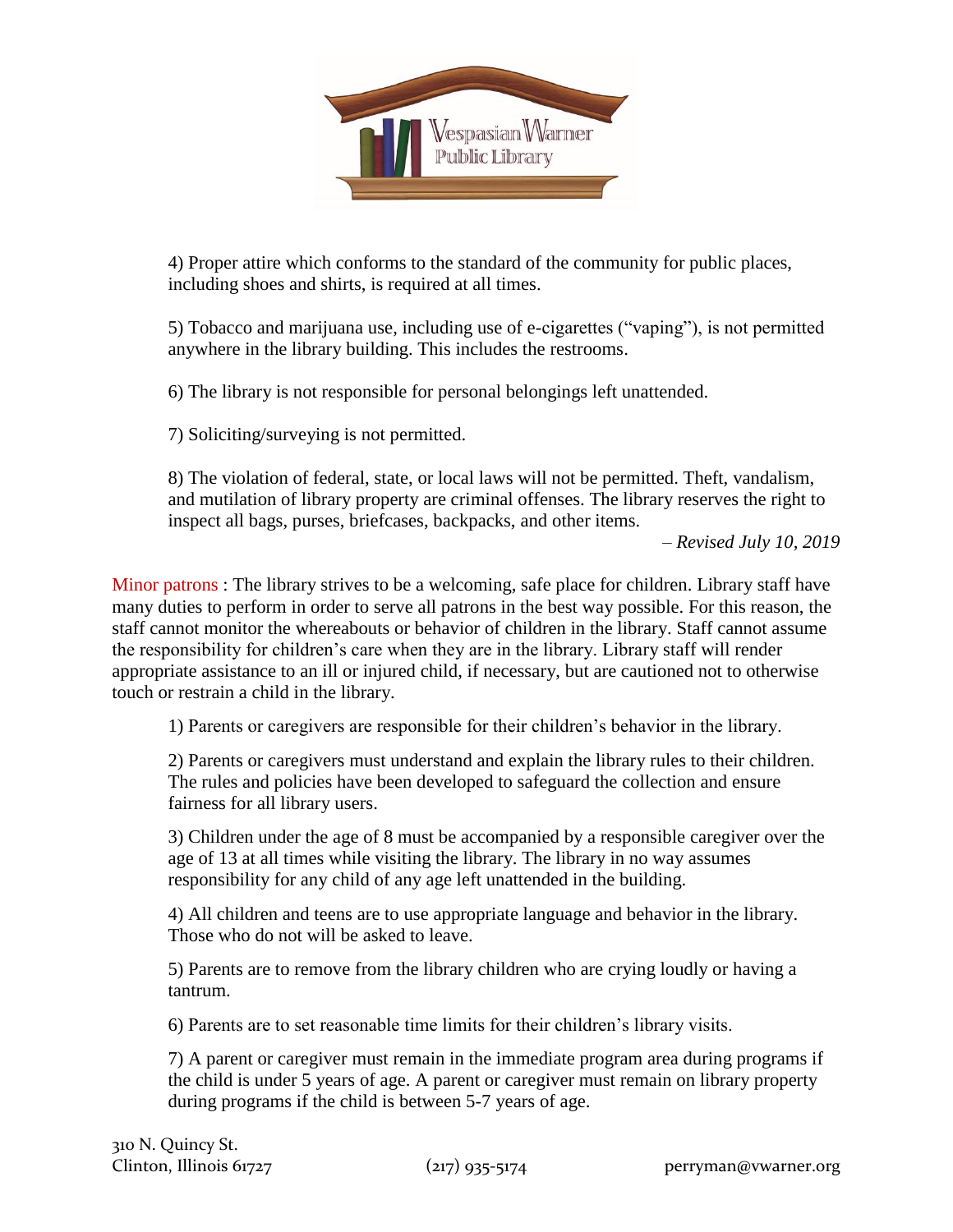

8) Parents or guardians are responsible for the types of materials checked out by their children.

9) Children are not limited to materials in the juvenile collection.

10) Patrons under the age of 17 may not check out "R"-rated materials unless they have permission from a parent or guardian.

11) Parents are financially responsible for any fees, damages to library materials, equipment, or property incurred by their children.

12) When the safety of an unattended child is in doubt or the parent or responsible caregiver cannot be located, library staff is authorized to call the police and stay with the child until the police arrive.

13) In the event a young person is at the library at closing time, library staff will attempt to contact the child's guardian. If the child does not know his/her guardian's phone number and the library does not have the phone number on file, staff will contact Clinton police.

14) Under no circumstances will library staff transport children from one location to another.

## Reciprocal Patrons :

1) Patrons with valid library cards from other public libraries may use their cards at this library. Temporary visitors must fill out a reciprocal borrower form each time they check out items from the library.

2) Patrons who hold library cards outside of the library's consortium and who use the library frequently may have one of this library's patron numbers attached to their card. These patrons are not entitled to interlibrary loan privileges.

3) Patrons who hold library cards inside the library's consortium may use their home library card numbers at this library. They are entitled to interlibrary loan within the consortium, but not from outside of it.

Non-Resident Patrons : A person residing outside of a public library service area must apply for a non-resident library card at the public library closest to the person's principal residence. The board shall charge a non-resident fee at least equal to the cost paid by residents of the district, according to the State Library formula. The non-resident card shall allow for borrowing privileges at all participating public libraries in the regional library system. Non-resident card holders may use interlibrary loan. A non-resident who owns taxable property or is a senior administrative officer of a firm which owns taxable property within the district may be issued a non-resident card at no fee upon presentation of the most recent tax bill for that property. Only one such non-resident may be issued a card for each parcel of taxable property. The non-resident